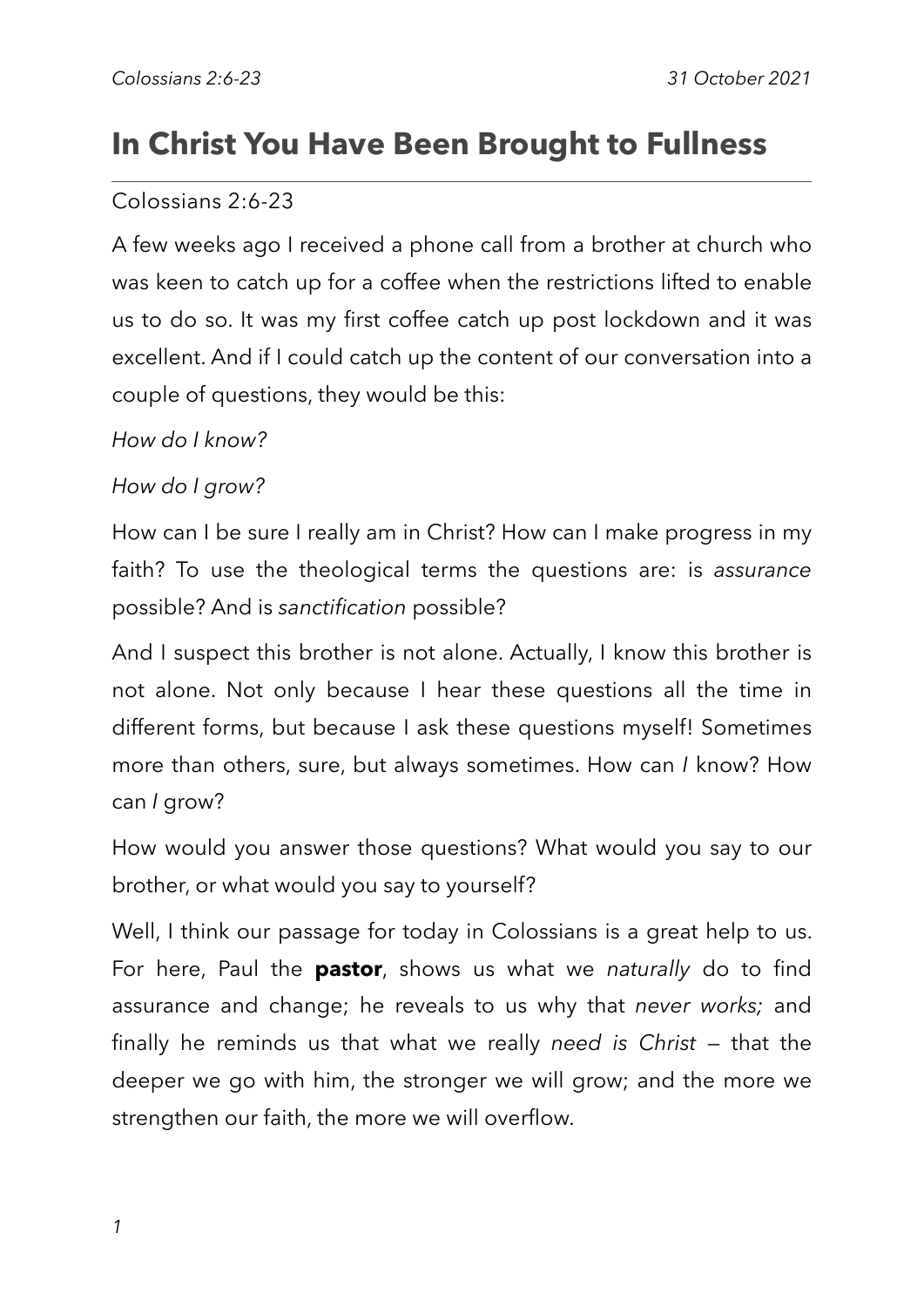### **1. What we** *naturally* **do.**

So firstly, this passage is like a mirror that shows us the natural tendency of our hearts in seeking after assurance and growth.

In a nutshell, we do the opposite of what Paul encourages us in verse 6. There we read;

So then, just as you received Christ Jesus as Lord, continue to live your lives in him.

Our natural movement, however, is to continue to live our lives in ourselves. As Paul continues, we naturally drift towards philosophies that depend upon "human tradition and the elemental spiritual forces of this world rather than on Christ".

While we might cringe or even deride the obviously shallow stuff that fills self-help shelves, there is a sort of self-help Christianity that receives Jesus as Lord but then walks every day as if it was basically all up to us. As if Christ gets us started but then we need to add things on to really *know* and to really grow. For do you notice that all the examples given in this chapter are not things you would hear in the world out there, but things you are far more likely to hear in a church. These are the fine-sounding arguments of chapter 2 verse 5! They sound fine because they sound Christian, they have the *appearance of*  wisdom as Paul will say later on. Whether it's religious traditions like the new moon festival and sabbath day in verse 16. Or religious experiences like those described in verse 18. Or religious rules and regulations like verse 21. We are prone to look for something extra. Something in ourselves that we can point to and say, "yes, I am the real deal."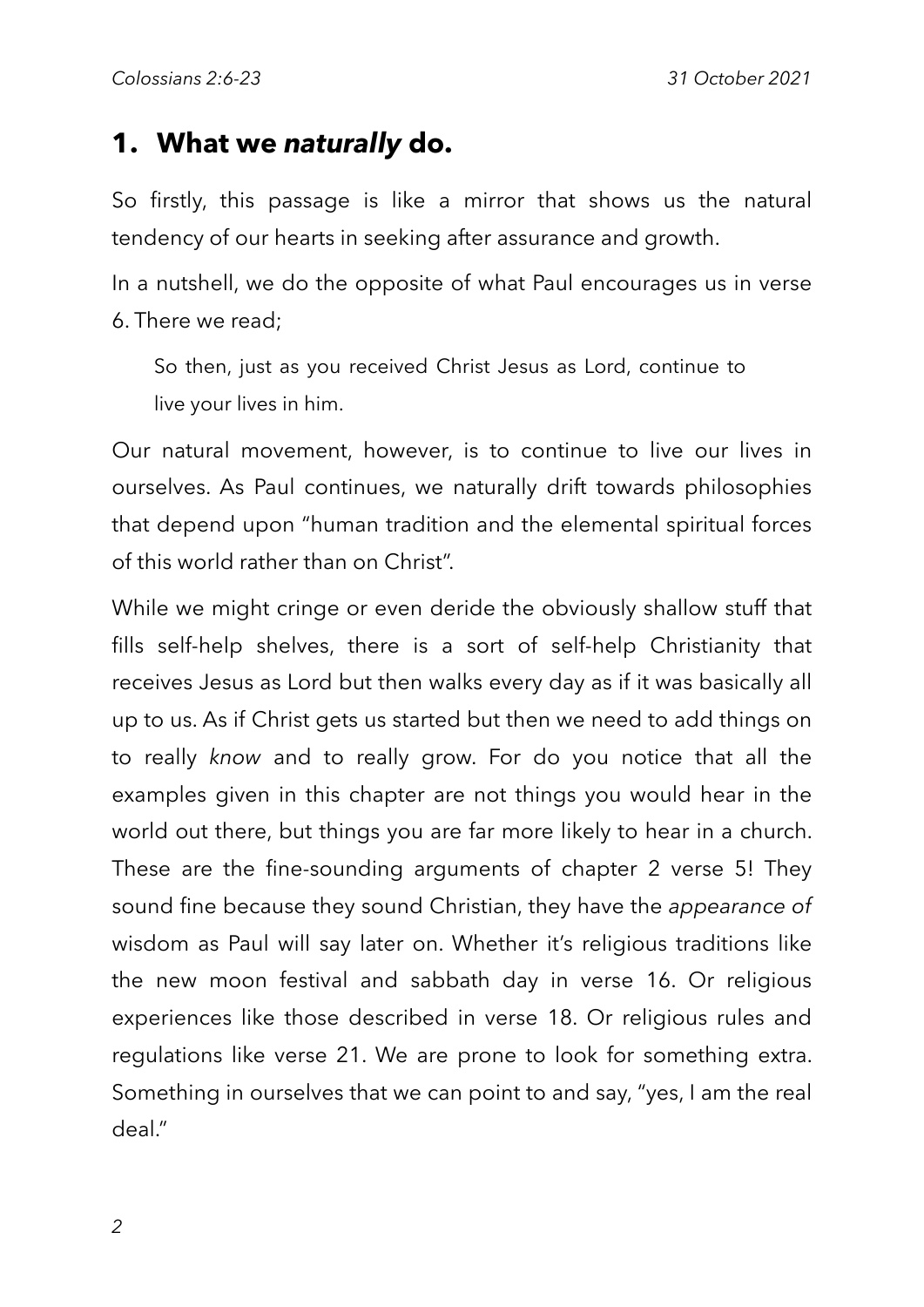And so for us it could be our knowledge of the Bible, or our understanding of theology. It could be the fact that we belong to a particular church or tradition or denomination. We might say, "our preaching is solid", others might say, "our worship is vibrant." It could be the faithfulness of our political views or the fervency of our service. It could be the effectiveness of your ministry or even just your own feelings about God at any given moment. Whatever it is, the human heart has the remarkable capacity to latch onto anything other than Jesus as the reason for our hope, the foundation of our confidence, and the source of our growth.

Now, of course, the presenting danger here in this passage are teachers who will lead us away from Christ, who will judge us by the things that we do or don't do. But such teachings are dangerous because we deeply desire self-dependence, and we are so easily distracted from Christ, and are so quick to measure our Christian lives by our own knowledge and our own effort and our own experiences and our own obedience. And Paul says, don't let anyone judge you by these things. Don't let anyone disqualify you on these grounds. There's a warning here of course not to judge others by these things, but there's also a wonderful comfort: don't judge yourself by these measures!

Don't judge yourself by your own religiosity, by your own reason, by your own experience, or your own obedience. Because if you do, they will fail you. As Paul says, they will not lead you into freedom, they will take you *captive*.

*3*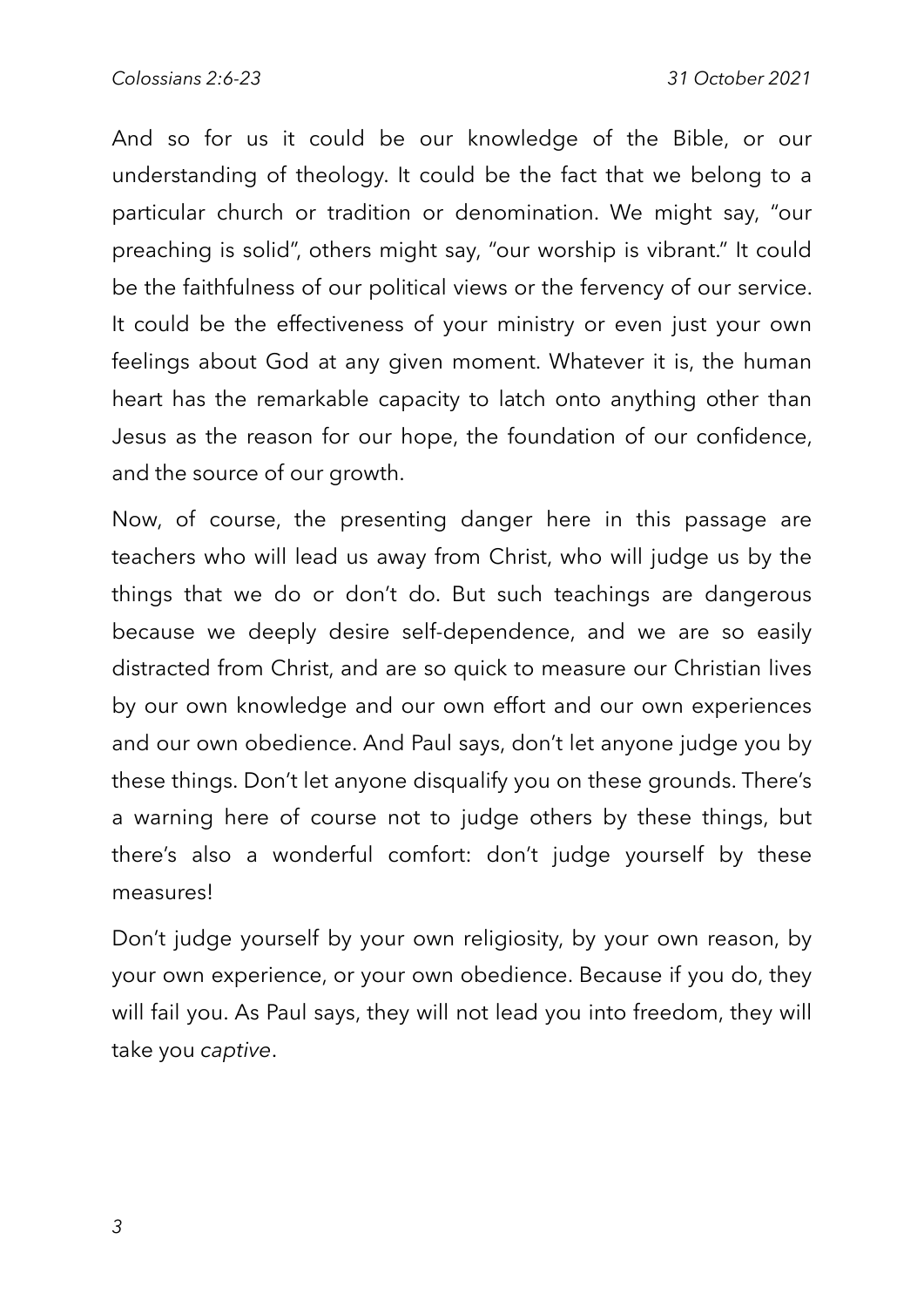### **2. Why it** *never* **works.**

Which leads us onto our second point today: This natural movement towards trusting in ourselves; and these human philosophies that depend on our own human effort or achievement *never work*. And Paul is at pains to tell us why:

- 1) they are empty
- 2) We are dead.

Again and again Paul hammers home the emptiness of any philosophy that depends at all on human or worldly things rather than on Christ. He calls them hollow or deceptive philosophies in verse 8. He says that special religious traditions or festivals are actually mere shadows of reality. Overblown spiritual experiences he labels idle notions. Strict regulations are of *no value at all* in bringing about any real change in our hearts. And so consider those things which I listed before:

A perfectly orthodox theological system without Christ is empty.

Powerful and effective preaching without Christ is empty.

Being part of the right church or tradition without Christ is empty.

Profound spiritual experiences without Christ are empty.

Perfect church attendance without Christ is empty.

Strict practices and performance without Christ is empty.

Pointing to how many converts you have made without Christ is empty.

Anything that depends on our own efforts is hollow, a mere shadow. They will not lead to assurance, and they cannot make us more holy. Trusting in these things will either puff us up with a flimsy security, or they will pull us down into frustration and fruitlessness.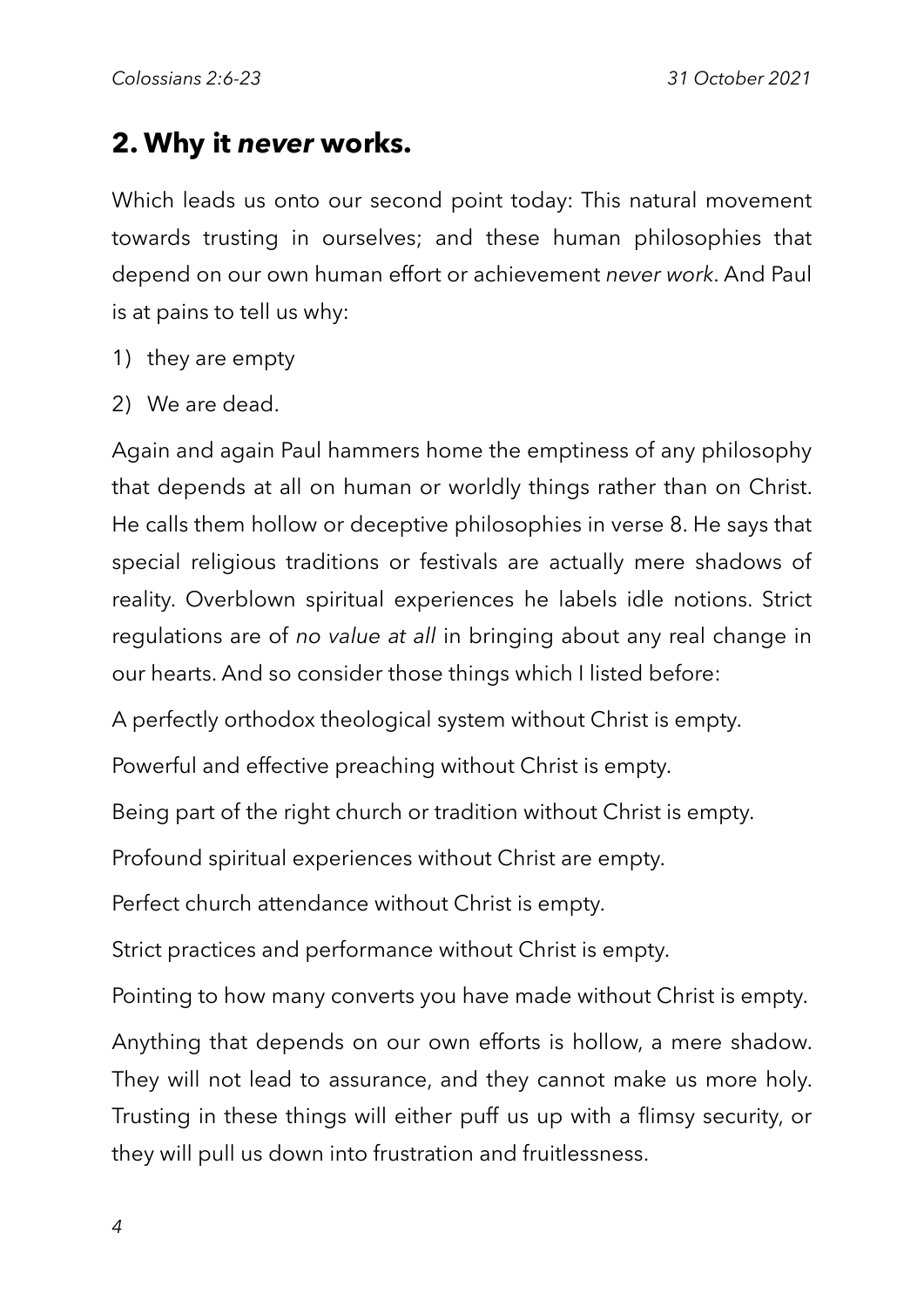Depending on ourselves for assurance and growth is like eating only milky way chocolate bars and complaining that you're hungry. It's like drinking salt water and wondering why you're thirsty. It's like stapling oranges onto a withered tree and calling yourself a gardener. Or to use the Bible's much more shocking imagery, it's like putting make up on a corpse and expecting it to show signs of life.

This is the fact of the matter: Human philosophies are empty because humans are dead. We were, Paul says, *dead in our sins*. We are spiritually lifeless, and so we don't need life-hacks or pep-talks, we need resurrection. We need to go through death and into a new kind of life. A life that comes to us from *outside* ourselves and then transforms us from the inside out.

That's why all through the Bible, God never says to doubting people, "Actually, you're not as bad as you think you are! Just believe in yourself!"

No he always points them back to his character and his covenantal promises. He says "trust me!" For our doubts flood in the very moment we turn in on ourselves and lose sight the Lord.

And so it would be a disaster if I said to our dear brother:

*Take heart, you've been to church for so many years, or look how generous you are,* or if I pointed him to anything that he had done, or is doing, or could do.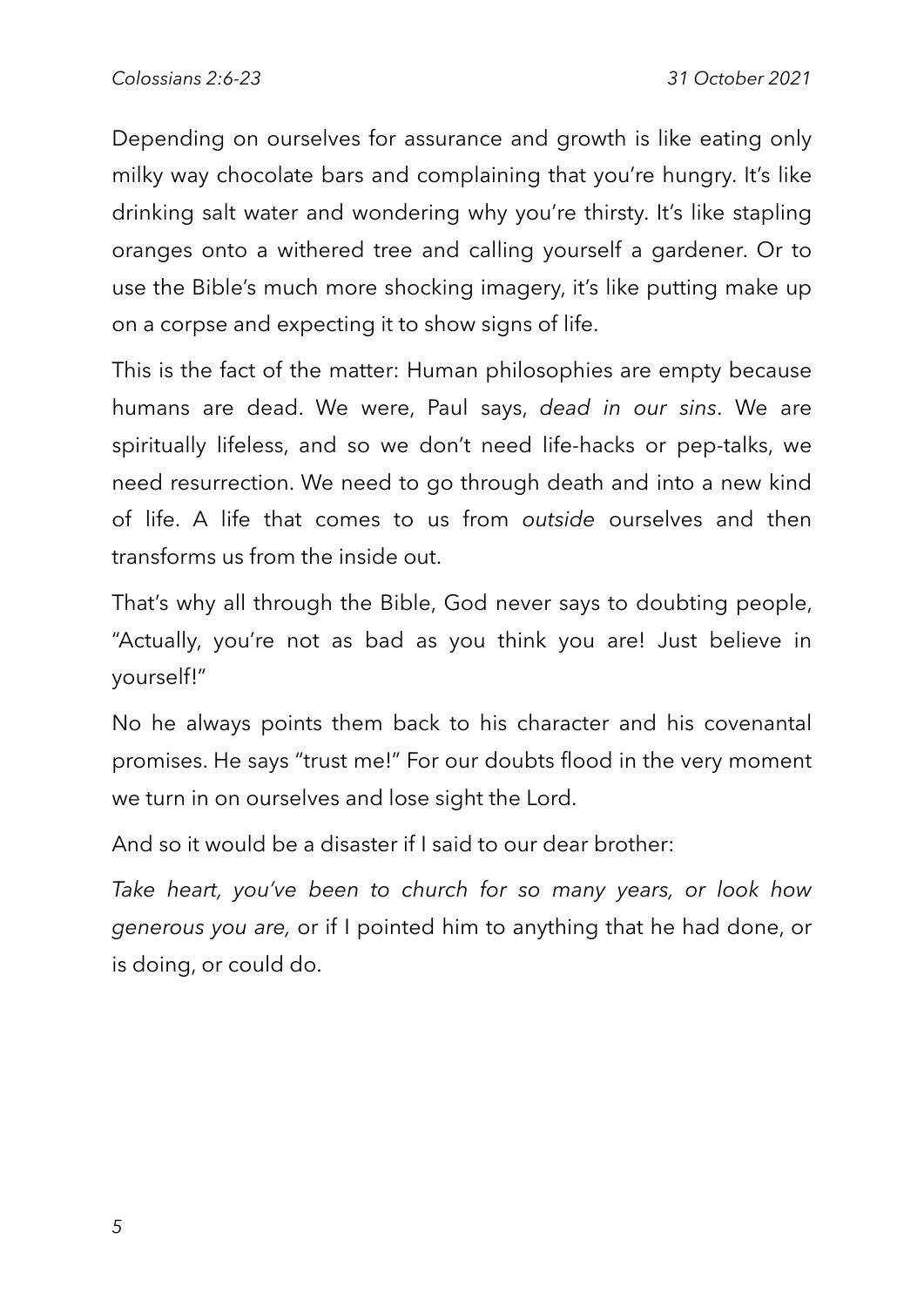## **3. What we really** *need***.**

What we need is to set before ourselves, and each other, the encouragement of verses 6 and 7:

*So then, just as you received Christ Jesus as Lord, continue to live your lives in him, rooted and built up in him, strengthened in the faith as you were taught, and overflowing with thankfulness..*

What we need is to give up our self-dependence and collapse into the arms of Christ. Instead of the cheap fast food of our own efforts we need to be nourished by Christ. Instead of stapling fruit onto a dead tree, we grow by tapping our roots deeper into Jesus.

Instead of anxiously trying to fill ourselves up, we need to draw upon the ocean of Christ's fullness. Instead of managing our external behaviours, we need to overflow from what is already given to us in the gospel.

We receive Jesus as Lord and then continue living our lives in *him*.

And so it shouldn't surprise us that right in the heart of our passage Paul is again proclaiming Christ. Even as he warns against the danger of other teaching, he draws out again the significance of who Jesus is and the new life that he brings.

And in verses 6-15 we find the answers to our questions:

How do we know? How do we grow?

Paul says that we know by looking to Jesus,

And we grow by living in Jesus.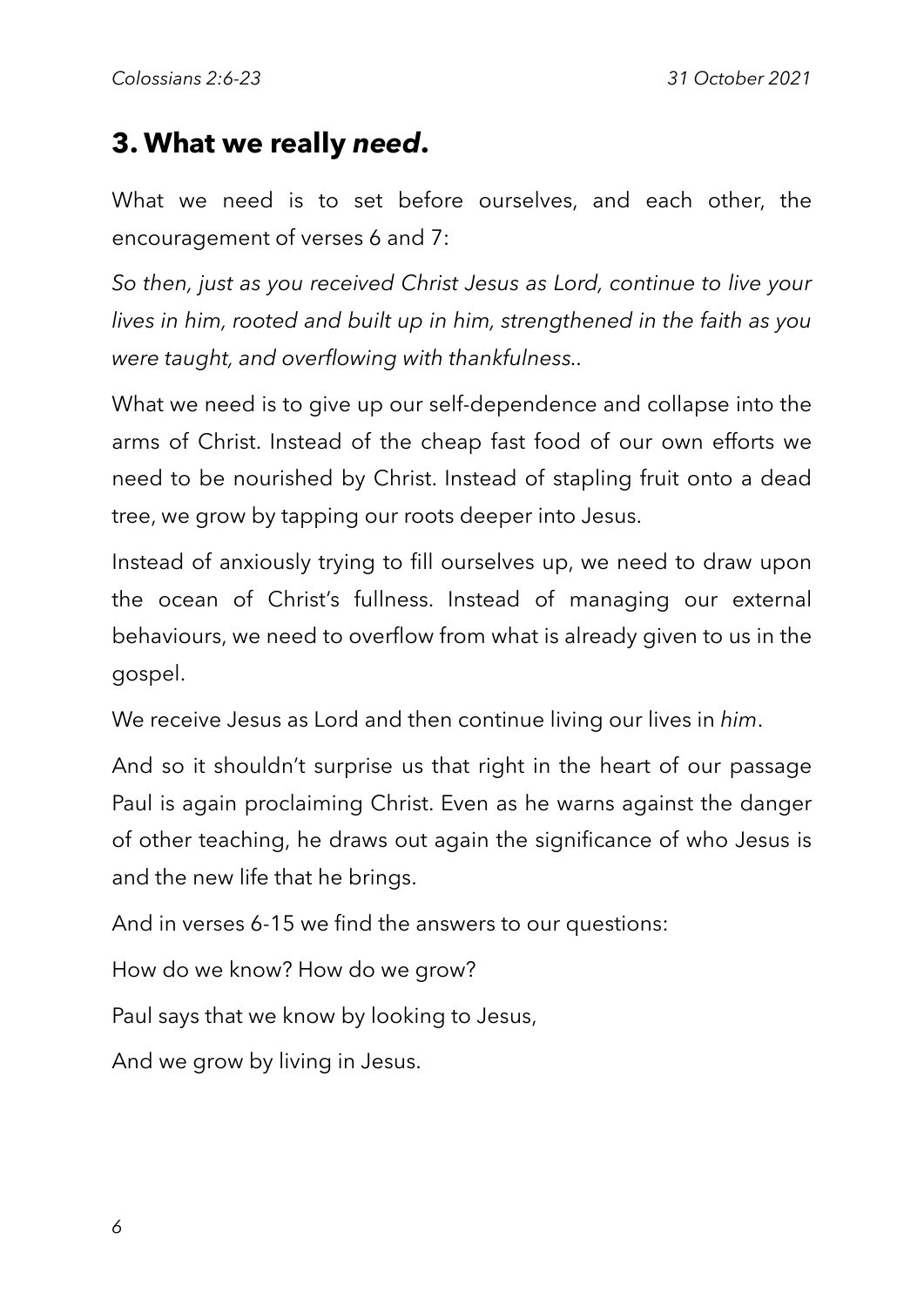In other words,

The foundation of our assurance is the finished work of Christ.

And the fountain of our progress is the fullness of Christ.

So First, notice how Paul sets before us the finished work of the cross. Here is this event staked within human history, that stands outside of ourselves. The cross is the place of full forgiveness of our sins, it's the complete cancellation of our condemnation, and the decisive defeat of our enemies.

There in *his* death, Jesus deals definitively with anything that could stand against us. Be it our own sin, or God's law, or the devil himself, Christ conquers all *for us* on the cross.

During our Christianity Explored course this year, one of the guys in the group asked how we could know that our sins really are forgiven. He wondered if we could be given a certificate that would assure us that our sins were really washed away. And there is something right in that: we need something beyond the testimony of our own feelings or even the strength of our faith as the foundation for our security. And the Bible's answer to us is that the cross is that certificate. It's not a piece of paper in our hands, it's so much better than that. It is the concrete expression of God's love and mercy and grace, a fixed moment in history that can never be snatched away. As Paul says, *he forgave us ALL our sins:*

*having canceled the charge of our legal indebtedness, which stood against us and condemned us; he has taken it away, nailing it to the cross. And having disarmed the powers and authorities, he made a public spectacle of them, triumphing over them by the cross.*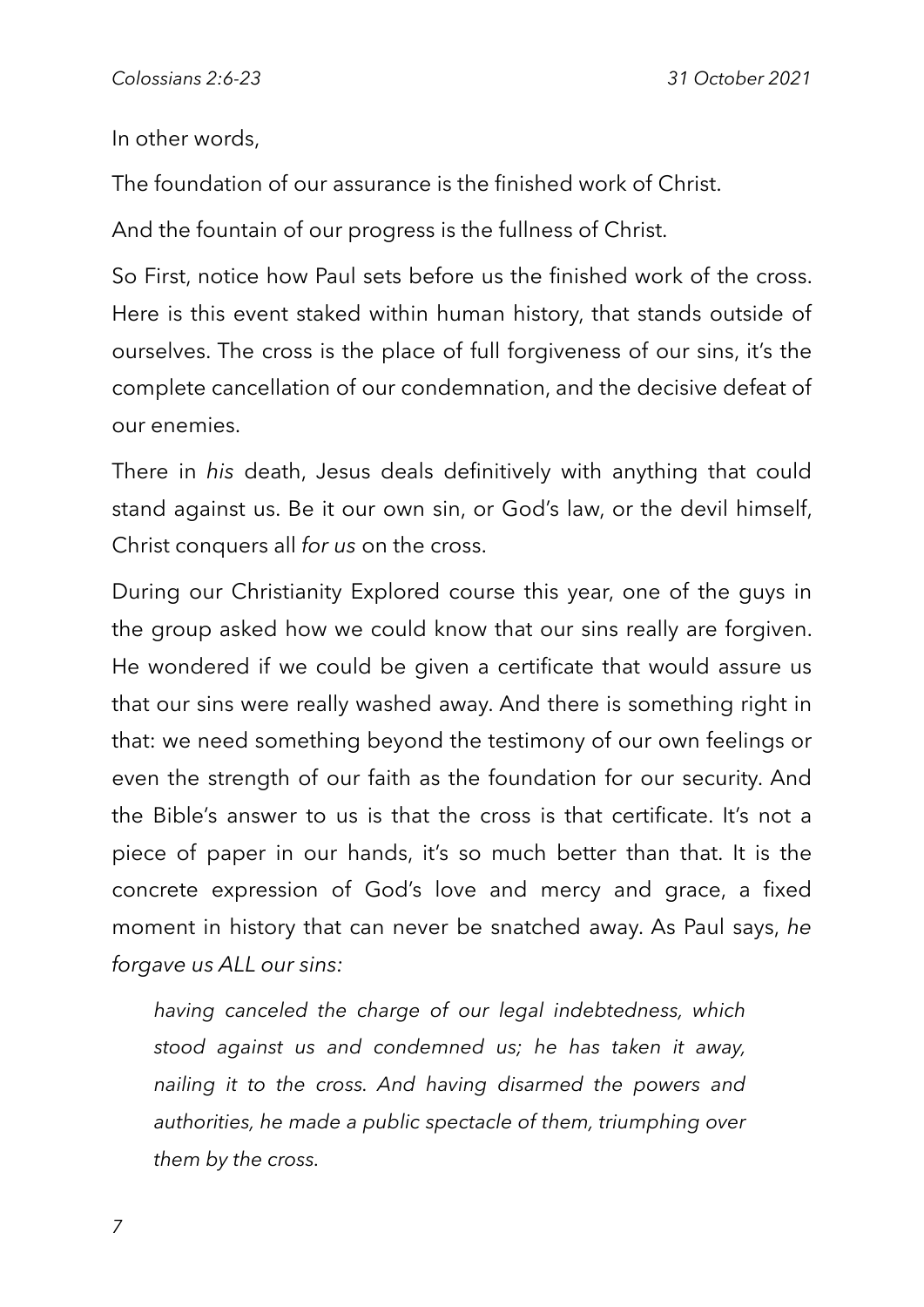And so the movement of faith is one away from ourselves and our works, to this great work of God in Christ.

But as we look to Christ in faith, his death does not *remain outside of us*. By faith we are united with Christ in his death. We die with him, and then are raised with him into his new kind of resurrection life.

Verse 11 says that Christ's death is the fulfilment of the Old Testament sign of circumcision. Our old selves are cut away and we are marked as true children of God. But this is a circumcision achieved by God, as Christ's blood is shed not ours. And so it's a gift for men *and* women, for Jews *and* Gentiles.

Verse 12 explains how the New Testament sign of baptism teaches us the very same thing. We go down into death with Jesus and are raised with him into new life.

And so Paul can say with certainty, *you have been brought to fullness*. And God *made you alive* with Christ. And your whole self ruled by the flesh *has been put off*. Our relationship with God is not on a dimmer switch, fluctuating up and down based on our performance. Rather he *has rescued* us from the dominion of darkness and brought us into the Kingdom of the son he loves. In Christ the switch is firmly ON, and our whole life is flooded by his gracious light.

And so the foundation of our assurance is the finished work of Christ, received by the empty hands of faith, and made real to us as the Holy Spirit unites us with the Lord Jesus.

And the same is true for our growth in the Christian life. For the fountain of our progress is the fullness of Christ.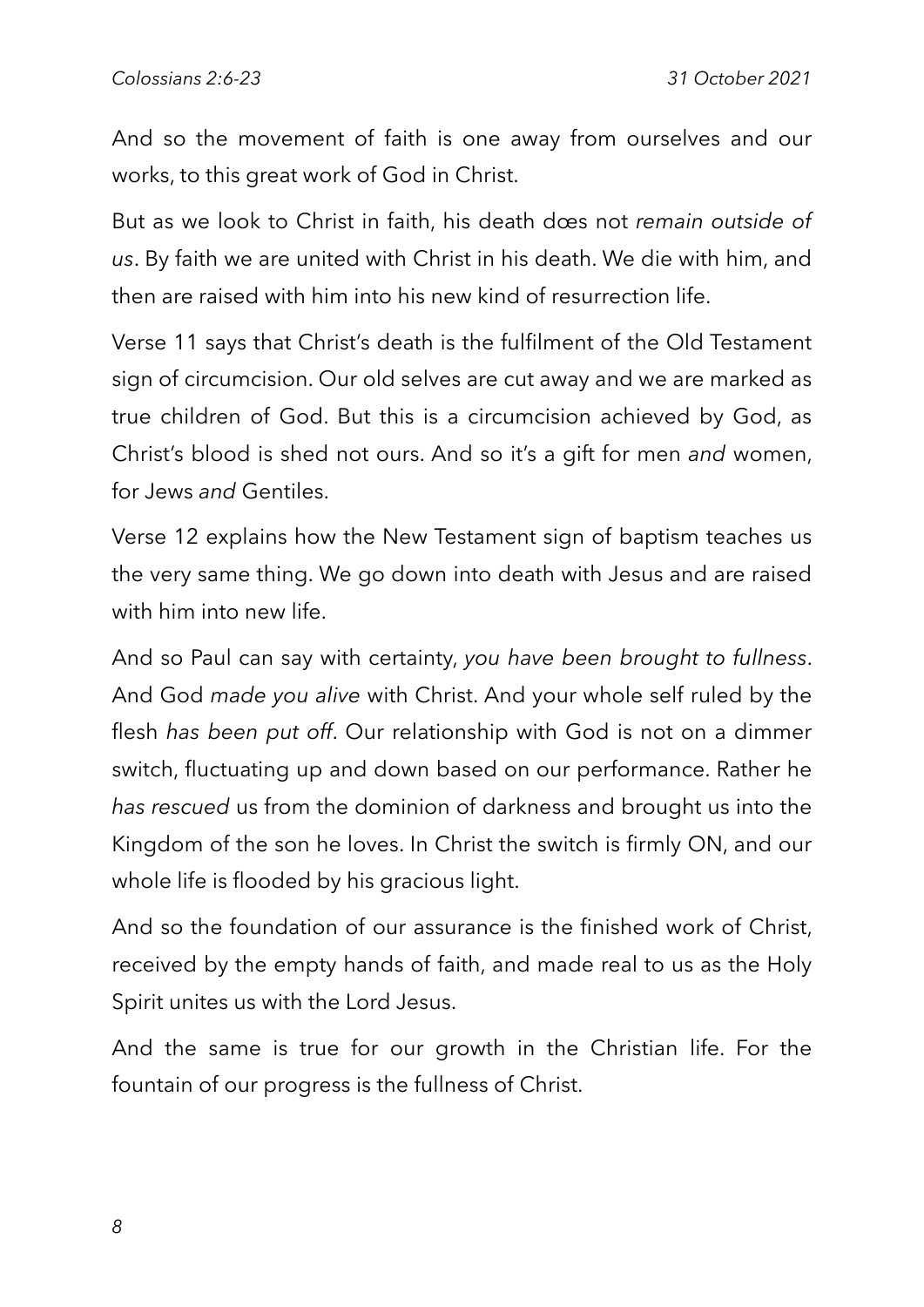Over and against the hollow and deceptive and empty ways of the world, Paul presents Christ: *in Christ all the fullness of God dwells in bodily form*. Jesus is the Son and Image of God the Father. He's the creator and reconciler of the whole universe. As one theologian says: there is not a single square inch of creation over which Jesus Christ does not declare "mine." And as we've just seen, *we* have been brought to fullness by faith. This Christ is *in us*! (Mind blown)

And so there is no area of our lives that is outside of Christ's sphere of influence. And for every situation we face, he has the resources to help us. From loving your terrible teacher in a third period on a Wednesday at school, to resolving a fight with your best friend. From loving difficult people in your workplace to overcoming challenges in your marriage. From resisting those private sins which no one else will ever see, to publicly sharing your faith as you try to speak to people about Jesus. Christ has everything you need to faithfully serve him, and he is not a stingy giver. He even gives to us traditions like baptism and the Lord's supper as pictures of the gospel. And he gives us experiences in worshipping him that fill our hearts with peace and his Word. And he gives instruction and guidance as we will see in Colossians 3, so that we know what a life with Christ looks like.

And he gives us the dense and rich theology of Colossians 1 and 2. Not because Paul is some crusty theologian showing off how smart he is. But because Paul is a loving pastor, putting before his people, in full technicolour, what they most desperately need.

What we need is *Christ*, who comes to us clothed in all the glory of his gospel. The only sure foundation of our confidence and the only true fountain of progress.